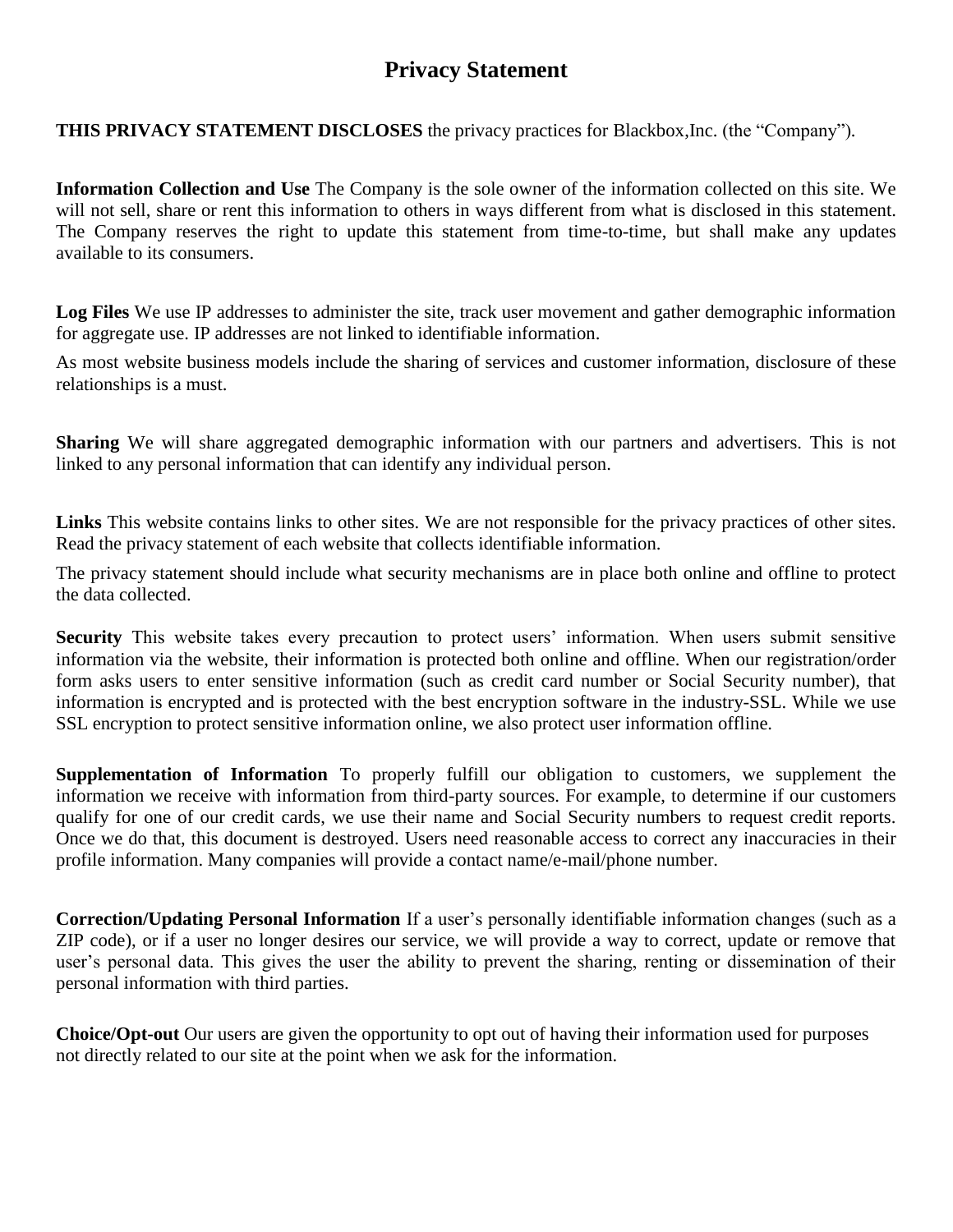# **Billing, Cancellation, and Refund Policy**

#### **Terms of Use/Conditions:**

Use of any Blackboxstocks, Inc. ("Blackboxstocks") product or service indicates that you agree to comply with the Terms and Conditions stated within this document. You understand and acknowledge that you have the ability to download/install/utilize the software as well as obtain access to the website with purchase of a subscription.

#### *Billing Policy*

- Blackboxstocks offers two pricing plans:
	- **Recurring Monthly Subscription Plan**

*Monthly Recurring Subscription Plan*: With the Monthly Recurring Subscription Plan, you will be charged every calendar month from the date of purchase until you cancel the service. There is no contract involved and you can cancel the monthly subscription at any time.

*Billing Process*: When you sign up for a Recurring Monthly Subscription Plan, you will be billed every calendar month from the date of purchase until you decide to cancel the service. You will be billed for the entire month in which you cancel.

Cancel by Email: [support@blackboxstocks.com](mailto:support@blackboxstocks.com)

#### **Recurring Yearly Subscription Plan**:

*Recurring Yearly Subscription Plan:* This subscription consists of one payment for a 12 month period which will be initially offered at a discount to be determined in the sole discretion of Blackboxstocks. You will be charged every year from the date of purchase until you cancel the service. There is no contract involved and you can cancel the yearly subscription prior to renewal, or within 30 days of renewal occurring.

*Refund Policy:* Blackboxstocks will determine the eligibility for a refund on a case-by-case basis. Special promotions are a limited time offer and are not refund eligible. Please contact us by phone or email if you have any questions regarding refunds.

*Grandfathered rates:* At any time, BlackBoxStocks may alter its prices relating to the services provided by them. All agreements with current customers will be honored through the end of the current term they are in at which time the pricing will roll to the new prices established by Blackboxstocks. By way of example, Recurring Yearly Subscription Plan members shall enjoy the pricing associated with their plan for the full year. Upon renewal, the new pricing for the following year shall be automatically applied unless the account is canceled or frozen. If an account has lapsed or is frozen for over 90 days the customer will need to re-purchase at current prices.

#### *Professional and non-professional exchange fees*

Exchange fees for non-professional traders are included with all of our subscriptions. Professional traders may be required to pay their exchange fees depending on the data they choose to receive. For example, professional traders wishing to receive NASDAQ real-time data are required to pay a \$20/month NASDAQ exchange fee. Professional exchange fees are not refundable. If you are unsure whether or not you are a professional trader [CLICK Here](https://www.irs.gov/taxtopics/tc429.html)

**Effective February 12, 2016**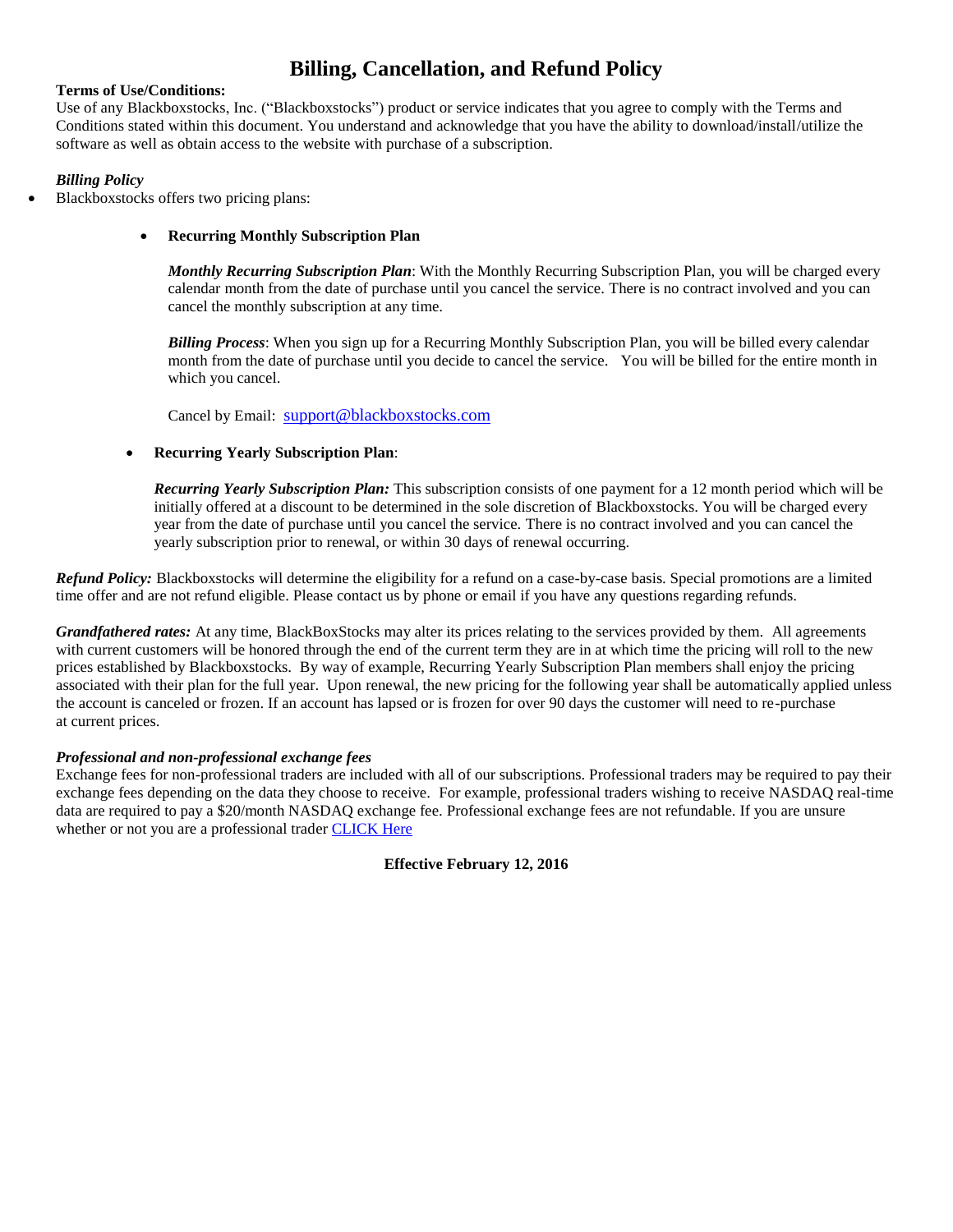# **WEBSITE USE POLICY**

Blackboxstocks, Inc., (referred to as "Company", "we" or "us"), provides the Website located at www.Blackboxstocks.com and any derivation thereof, including any mobile sites (or such other web address notified by the Company to Members at any time, collectively referred to as the "Website"), subject to your compliance with all the terms, conditions and notices contained or referenced herein (the "Policy"). In addition, when subscribing to certain services from the Website, users will be subject to additional rules applicable to such services, including Blackboxstocks' Terms of Use, Blackboxstocks' End User License Agreement, Blackboxstocks' Disclaimer, Blackboxstocks' Billing Refund Policy, Blackboxstocks' Privacy Statement, and Blackboxstocks' Terms of Service (the "Policy Documents").

# **BY USING THE WEBSITE, YOU INDICATE THAT YOU ACCEPT THIS POLICY AND THAT YOU AGREE TO ABIDE BY IT. YOU FURTHER ACCEPT ALL OF THE RESTRICTIONS RELATING TO USAGE FOUND WITHIN THE POLICY DOCUMENTS. YOUR REMEDY FOR DISSATISFACTION WITH THE WEBSITE OR ITS CONTENTS IS TO STOP USING THE WEBSITE.**

# **1. ACCESSING THE WEBSITE.**

You are responsible for making all arrangements necessary for you to have access to the Website. We reserve the right to withdraw or amend the Website, and any service or material that we provide on the Website, in our sole discretion and without notice to you. We will not be liable if, for any reason, all or any part of the Website is unavailable at any time or for any period.

## **2. INTELLECTUAL PROPERTY RIGHTS.**

- **a.** The Website and their entire contents, features and functionality (including but not limited to all information, software, text, displays, images, video and audio, and the design, selection and arrangement thereof) are owned by the Company or are used by the Company with specific permission, its licensors or other providers of such material, and are protected by United States and international copyright, trademark, patent, trade secret and other intellectual property or proprietary rights laws. This Policy permits you to use the Website for your non-commercial use only. No right, title or interest in or to the Website or any content on the Website is transferred to you, and all rights not expressly granted, are reserved by the Company.
- **b.** You must not reproduce, distribute, modify, create derivative works of, publicly display, publicly perform, republish, download, store or transmit any of the material on the Website, except as follows: (i) You may republish the information as used by You for the sole purpose of displaying and/or sharing your experiences with the Company and the Website, (ii) You may store files that are automatically cached by your Web browser for display enhancement purposes; (iii) if we provide desktop, mobile or other applications for download, you may download a single copy to your computer or mobile device solely for your own personal, non-commercial use, provided you agree to be bound by an applicable end user license agreement for such applications; (iv) if we provide social media features at any time, you may take such actions as are enabled by such features; and (v) except as provided specifically for in the Terms of Use for your Subscription, if you have a Subscription.
- **c.** Except as specifically provided for in the Terms of Use for your Subscription, if you have a Subscription, you may not: (i) use any illustrations, photographs, video or audio sequences or any graphics separately from the accompanying text except for the sole purpose of displaying and/or sharing your experiences with the Company and the Website; or (ii) delete or alter any copyright, trademark or other proprietary rights notices from copies of materials from the Website; or (iii) access or use for any commercial purposes, other than for your own personal investment knowledge, any part of the Website or any services or materials available through the Website.
- **d.** The Company name, the Company logo, and all related names, logos, product and service names, designs and slogans, are trademarks of the Company or its affiliates or licensors. You may not use such marks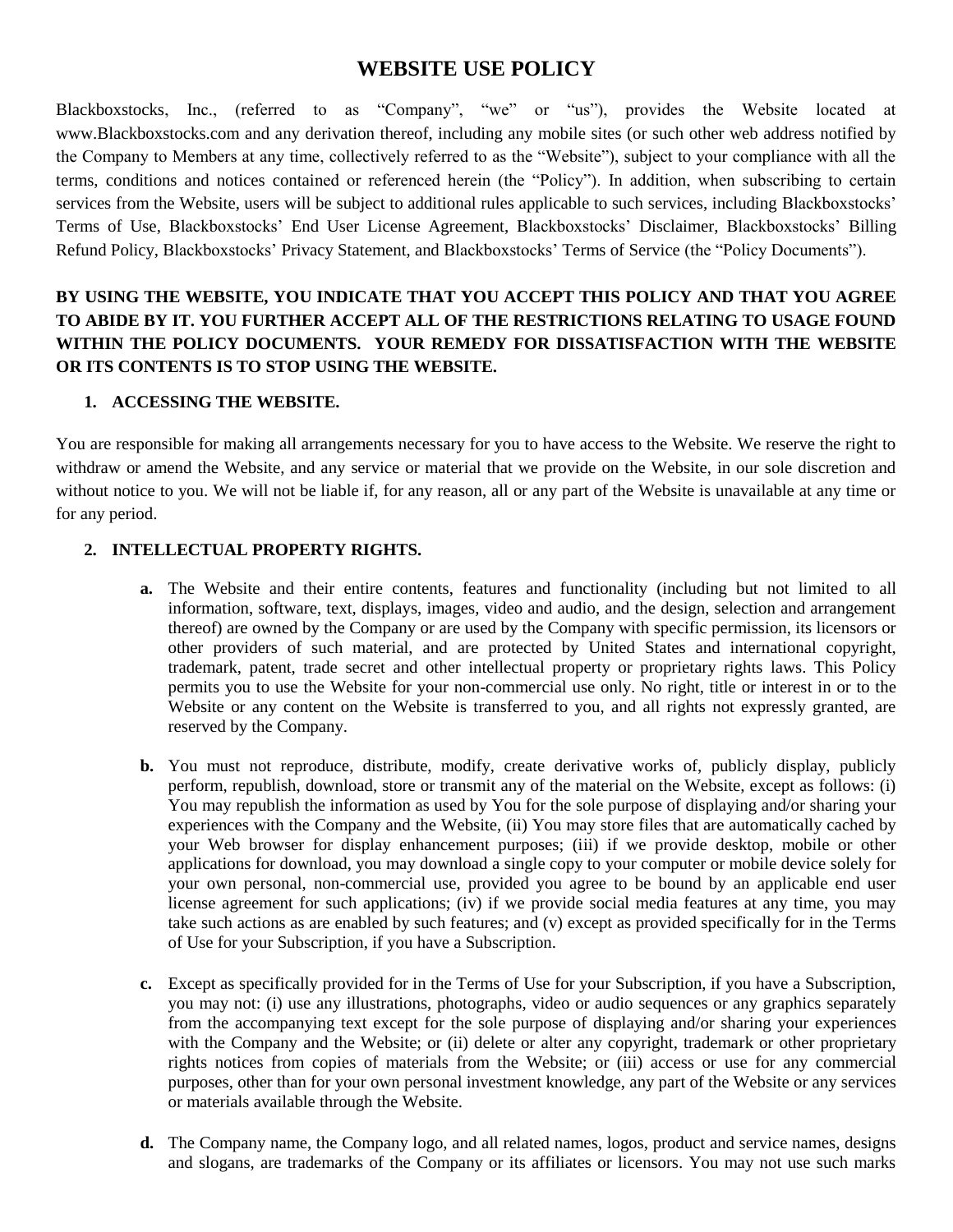without the prior written permission of the Company. All other names, logos, product and service names, designs and slogans on the Website are the trademarks of their respective owners.

## **3. YOUR OBLIGATIONS AND REPRESENTATIONS.**

- **a.** You may use the Website only for lawful purposes and in accordance with this Policy.
- **b.** You promise that: (i) you are of legal age to form a binding contract with the Company; (ii) you will not use the Website in any way that violates any applicable local or international law or regulation; (iii) you will not send, knowingly receive, upload, download, use or re-use any material which does not comply with the 'Content Standards' (defined below); (iv) you will not impersonate or attempt to impersonate the Company, a Company employee, another user or any other person or entity; (v) you will not do anything that could disable, overburden, damage, or impair the Website or interfere with any person's use of the Website; (vi) you will not use any robot, spider or other automatic device, process or means to access the Website for any unlawful purpose or in violation of this Policy; (vii) you will not introduce any viruses, trojan horses, worms, logic bombs or other material which is malicious or technologically harmful; and (viii) you will not co-brand or frame the Website or hyper-link to it without the express prior written permission of an authorized representative of the Company.

## **4. USER CONTRIBUTIONS.**

- **a.** We may from time-to-time provide interactive services such as message boards, chat rooms, forums, 'share', notes, and other interactive features (collectively "Interactive Services") that allow users to post, submit, publish, display or transmit to other persons (hereinafter "post") content or materials (collectively "User Contributions") on or through the Website. All User Contributions must comply with the Content Standards set out in this Policy.
- **b.** Any User Contribution that you post will be considered non-confidential and non- proprietary, to the extent permitted by law. By providing a User Contribution, you grant the Company and its successors the right to use, reproduce, modify, perform, display, distribute and otherwise disclose to third parties any such material. You promise that you own or control all rights in and to the User Contributions and have the right to grant such license to us. You agree that you will have no claim or other recourse against the Company for infringement of any proprietary right with respect to your User Contributions. You acknowledge and agree that you waive any moral (or similar) rights that you may have in any territory in respect of User Contributions, including but not limited to, the right to be attributed as the author of the User Contributions.
- **c.** If you provide a User Contribution to be published or displayed on public areas of the Website, or transmitted to other users of the Website or any third parties, you accept that your User Contributions are posted on and transmitted to others at your own risk. Additionally, we cannot control the actions of other users of the Website or any third parties with whom you may choose to share your User Contributions. Therefore, we cannot and do not guarantee that your User Contributions will not be viewed by unauthorized persons.
- **d.** User Contributions must be accurate and comply with all applicable laws in the country from which they are posted. You understand and acknowledge that you are responsible for any User Contributions you submit or contribute, and you, not the Company, have full responsibility for such content, including its legality, reliability, accuracy and appropriateness. We are not responsible, or liable to any third-party, for the content or accuracy of any User Contributions posted by you or any other user of the Website.

## **5. CONTENT STANDARDS.**

These content standards apply to all User Contributions and use of Interactive Services, if offered. User Contributions must in their entirety comply with all applicable local and international laws and regulations. Without limiting the foregoing, User Contributions must not: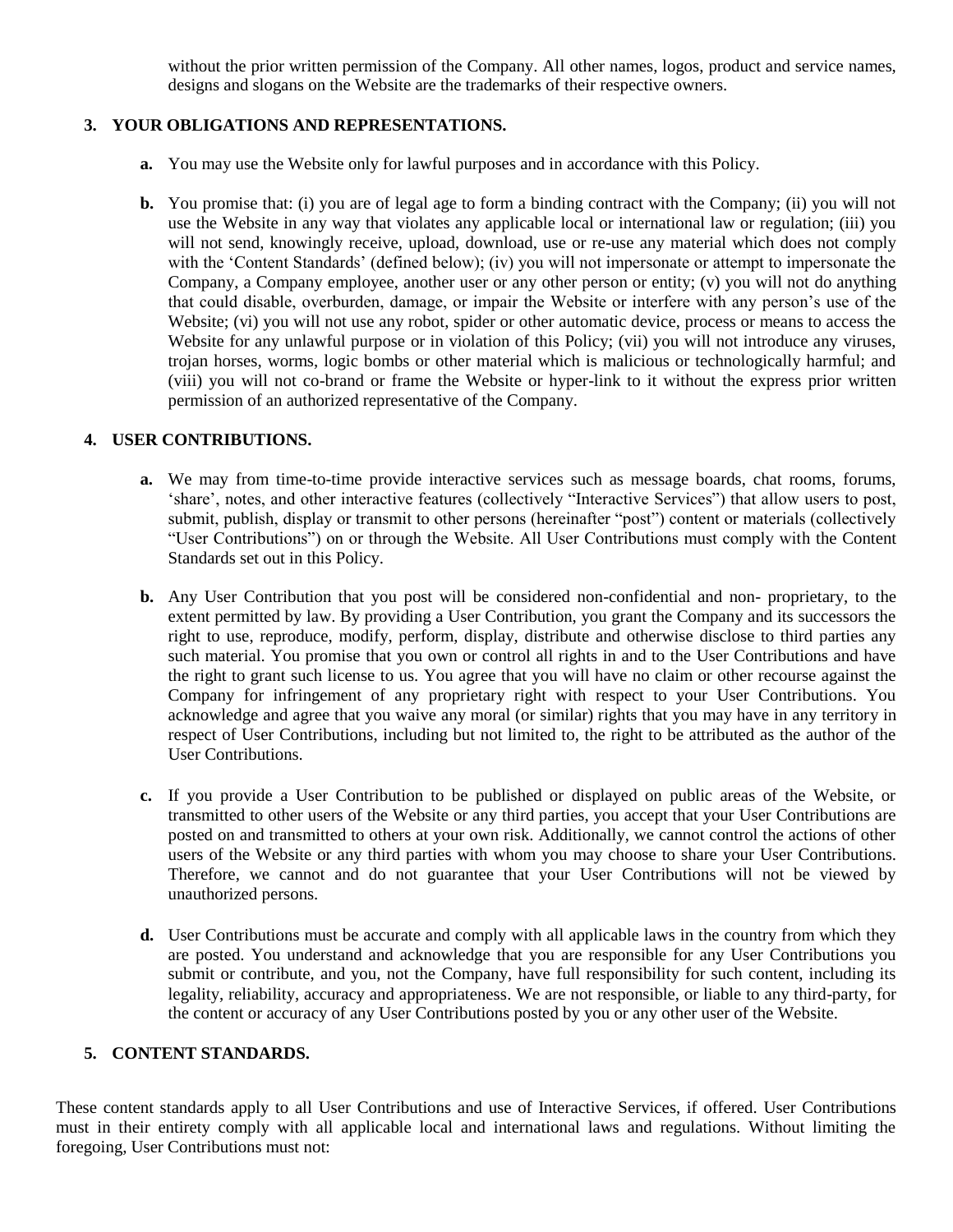- Contain any material that is defamatory, obscene, indecent, abusive, offensive, harassing, violent, hateful, inflammatory or otherwise objectionable
- Promote sexually explicit or pornographic material, violence, or discrimination based on race, sex, religion, nationality, disability, sexual orientation or age
- Infringe any patent, trademark, trade secret, copyright or other intellectual property or other rights of any thirdparty
- Infringe the legal rights (including the right of publicity and privacy) of others or contain any material that could give rise to any civil or criminal liability under applicable laws
- Promote any illegal activity, or advocate, promote or assist any unlawful act
- Cause annoyance, inconvenience or needless anxiety or be likely to upset, embarrass, alarm or annoy any other person
- Impersonate any person, or misrepresent your identity or affiliation with any person or organization
- Involve commercial activities or sales
- Be likely to deceive or give the impression that they emanate from or are endorsed by us, or any other person or entity

## **6. MONITORING AND ENFORCEMENT; TERMINATION.**

We have the right, but not the obligation, to review, screen or edit any User Contribution. You accept that such contributions do not reflect the views of Company and are not endorsed by the Company.

We have the right to: (a) remove or refuse to post any User Contributions for any reason; (b) take any action with respect to User Contributions that we deem necessary or appropriate; (c) disclose your identity or other information about you to any third-party who in our opinion reasonably claims that material posted by you infringes their rights, including their intellectual property rights or their right to privacy; (d) take appropriate legal action, including without limitation, referral to law enforcement, for any illegal or unauthorized use of the Website; (e) terminate or suspend your access to all or part of the Website.

Without limiting the foregoing, we have the right to fully cooperate with law enforcement authorities requesting or directing us to disclose the identity or other information of anyone posting any materials on or through the Website. We do not undertake to review material before it is posted on the Website, and cannot ensure prompt removal of objectionable material after it has been posted. Accordingly, we assume no liability for any action or inaction regarding transmissions, communications or content provided by any user or third-party. We have no liability or responsibility to anyone for performance or nonperformance of the activities described in this section.

## **7. COPYRIGHT INFRINGEMENT.**

We take claims of copyright infringement seriously. We will respond to notices of alleged copyright infringement where appropriate. If you believe any materials accessible on or from the Website infringe your copyright, you may request removal of those materials (or access thereto) from the Website by submitting written notification to our Copyright Agent (designated below). In accordance with the Digital Millennium Copyright Act, 17 U.S.C. §512 (the "DMCA"), the written notice (the "DMCA Notice") must include substantially the following:

- a. Your physical or electronic signature.
- b. Identification of the copyrighted work you believe to have been infringed or, if the claim involves multiple works on the Website, a representative list of such works.
- c. Identification of the material you believe to be infringing, in a sufficiently precise manner to allow us to locate that material.
- d. Adequate information by which we can contact you (including your name, postal address, telephone number and, if available, e-mail address).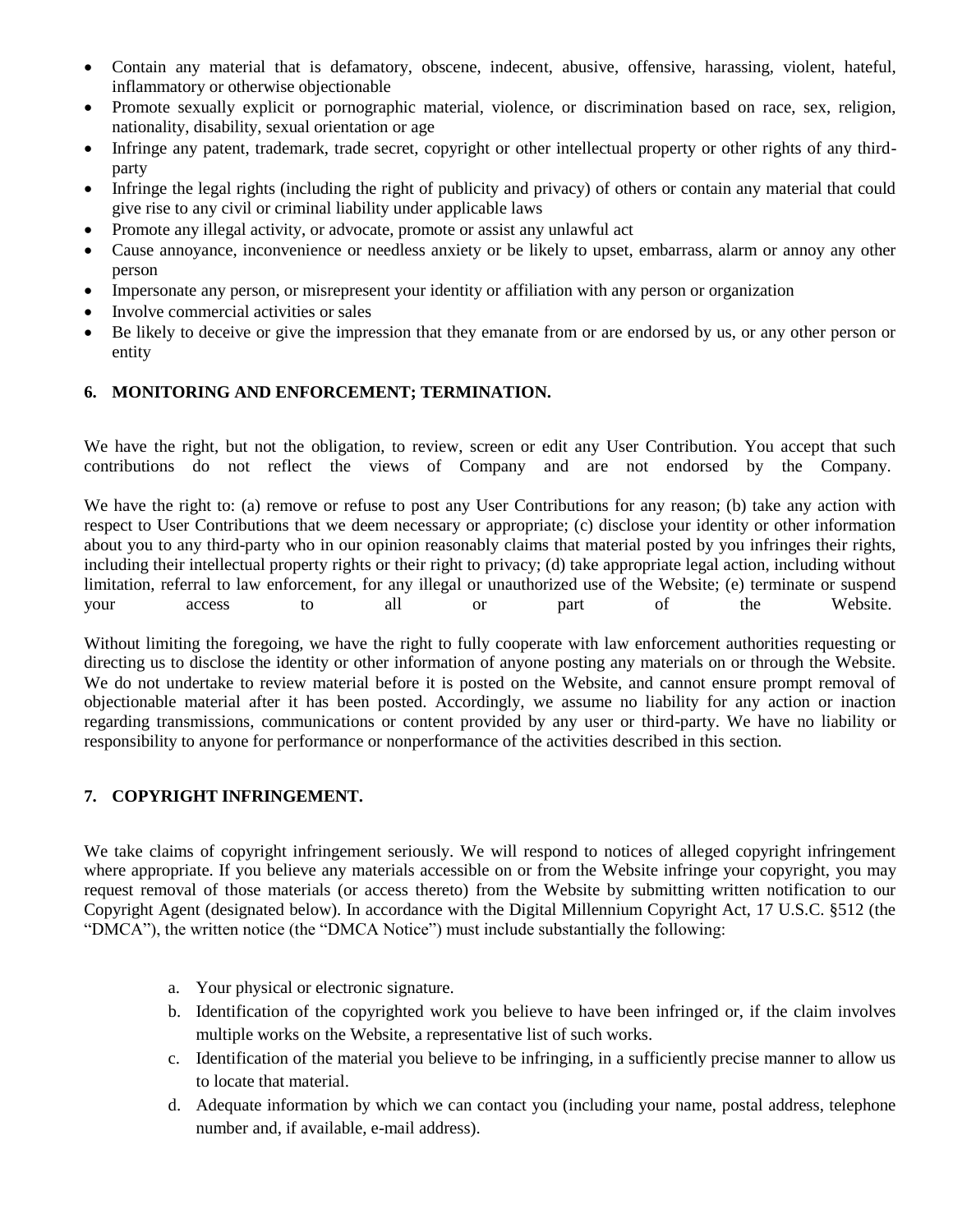- e. A statement that you have a good faith belief that use of the copyrighted material is not authorized by the copyright owner, its agent or the law.
- f. A statement that the information in the written notice is accurate.
- g. A statement, under penalty of perjury, that you are authorized to act on behalf of the copyright owner.

Our designated Copyright Agent to receive DMCA Notices is: Cherry Petersen Landry Albert Campbell Centre I – North Tower 8350 North Central Expressway Suite 1500 Dallas, Texas 75206

If you fail to comply with all of the requirements of Section  $512(c)(3)$  of the DMCA, your DMCA Notice may not be effective. Please be aware that if you knowingly misrepresent that material or activity on the Website is infringing your copyright, you may be held liable for damages (including costs and legal fees).

## **8. COUNTER-NOTIFICATION PROCEDURES.**

If you believe that material you posted on the Website was removed or access to it was disabled by mistake or misidentification, you may file a counter-notification with us (a "Counter-Notice") by submitting written notification to our Copyright Agent (identified above). The Counter-Notice must include substantially the following:

- a. Your physical or electronic signature.
- b. An identification of the material that has been removed or to which access has been disabled and the location at which the material appeared before it was removed or access disabled
- c. Adequate information by which we can contact you (including your name, postal address, telephone number and, if available, e-mail address)
- d. A statement under penalty of perjury by you that you have a good faith belief that the material identified above was removed or disabled as a result of a mistake or misidentification of the material to be removed or disabled
- e. A statement that you will consent to local Federal District Court jurisdiction, or if overseas, to an appropriate judicial body

The DMCA allows us to restore the removed content if the party filing the original DMCA Notice does not file a court action against you within ten business days of receiving the copy of your Counter-Notice.

#### **9. RELIANCE ON INFORMATION POSTED.**

The information presented on or through the Website is made available solely for general information purposes. We do not make any statements regarding the accuracy, completeness or usefulness of this information. Any reliance you place on such information is strictly at your own risk. The Website includes content provided by third parties, including materials provided by other users and third-party licensors. We are not responsible, or liable to you or any third-party, for the content or accuracy of materials provided by any third parties.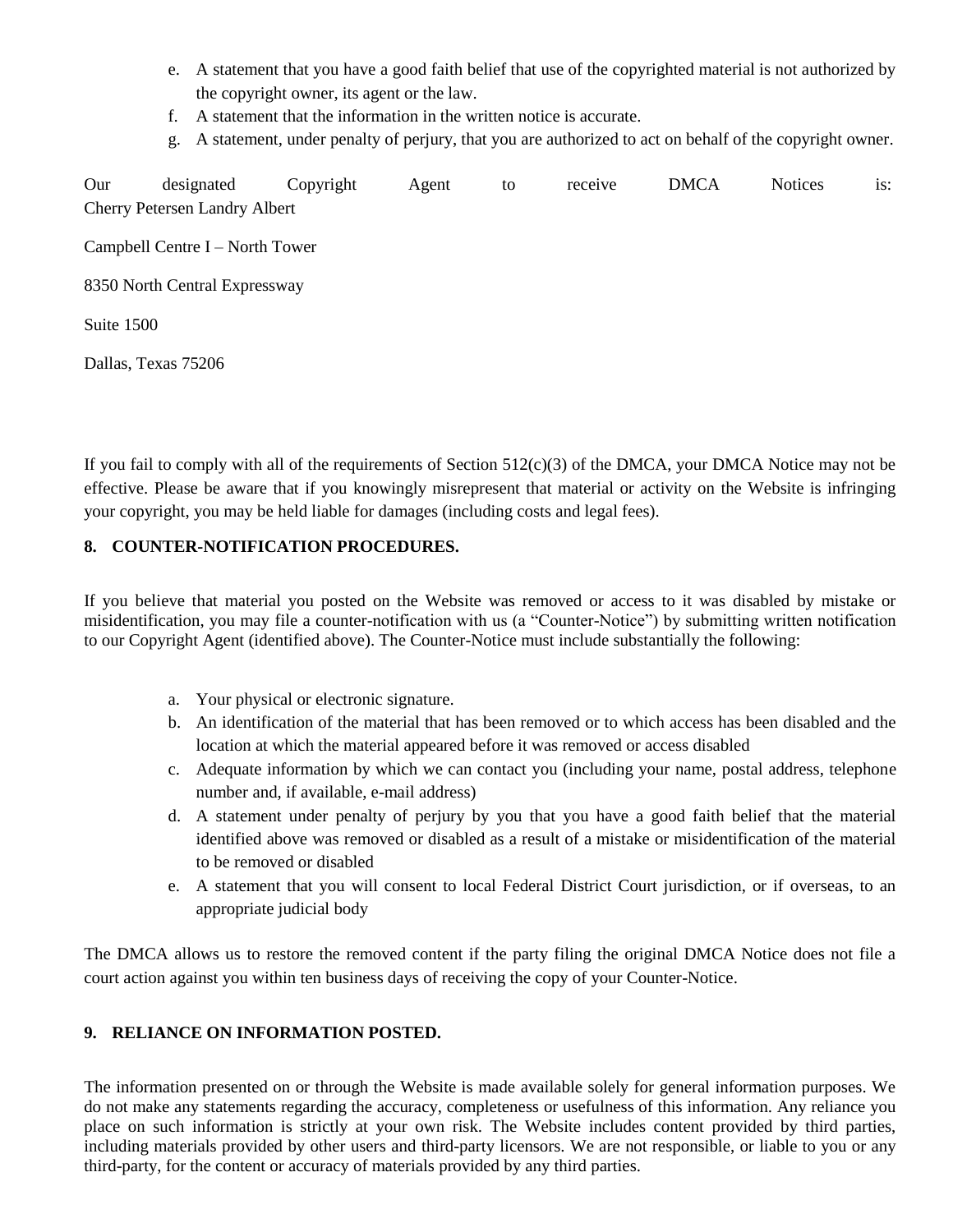## **10. PRIVACY.**

All information we collect on the Website is subject to our Privacy Policy. By using the Website, you consent to all actions taken by us with respect to your information in compliance with the Privacy Policy.

## **11. SUBSCRIPTIONS AND OTHER TERMS AND CONDITIONS.**

In addition to this Policy and the Privacy Policy (collectively, the "Policies"), all Subscriptions to the Company's products and services, are governed by our Terms of Service, paper contract, or other stated terms, depending on the type of product/service/subscription you are using.

## **12. LINKS FROM THE WEBSITE.**

If the Website contains links to other sites and resources provided by third parties, these links are provided for your convenience only. We have no control over the contents of those sites or resources, and accept no responsibility for them or for any loss or damage that may arise from your use of them. If you decide to access any third-party websites linked to the Website, you do so entirely at your own risk and subject to the terms and conditions of use for such third-party websites.

## **13. LINKING TO THE WEBSITE AND SOCIAL MEDIA FEATURES.**

You may link to our homepage, provided you do so in a way that is fair and legal and does not damage our reputation or take advantage of it, but you must not establish a link in such a way as to suggest any form of association, approval or endorsement on our part (unless you have received the express written consent of the Company). The Website may provide certain social media features that enable you to:

- Link from your own or certain third-party websites to certain content on the Website
- Send e-mails or other communications with certain content or links to specific content on the Website
- Cause limited portions of content on the Website to be displayed or appear to be displayed on your own or certain third-party websites

You may use these features solely as they are provided by us, and solely with respect to the content they are displayed with, and otherwise in accordance with any additional terms and conditions we provide with respect to such features. Subject to the foregoing, you must not:

- Establish a link from any website that is not owned by you
- Cause the Website or portions of them to be displayed, or appear to be displayed by, for example, framing, deep linking or in-line linking, on any other site
- Link to any part of the Website other than the homepage
- Otherwise take any action with respect to the materials on the Website that is inconsistent with any other provision of this Policy

The website from which you are linking, or on which you make certain content accessible, must comply in all respects with the Content Standards set out in this Policy. You agree to cooperate with us in causing any unauthorized framing or linking immediately to cease. We reserve the right to withdraw linking permission without notice. We may disable all or any social media features and any links at any time without notice in our discretion.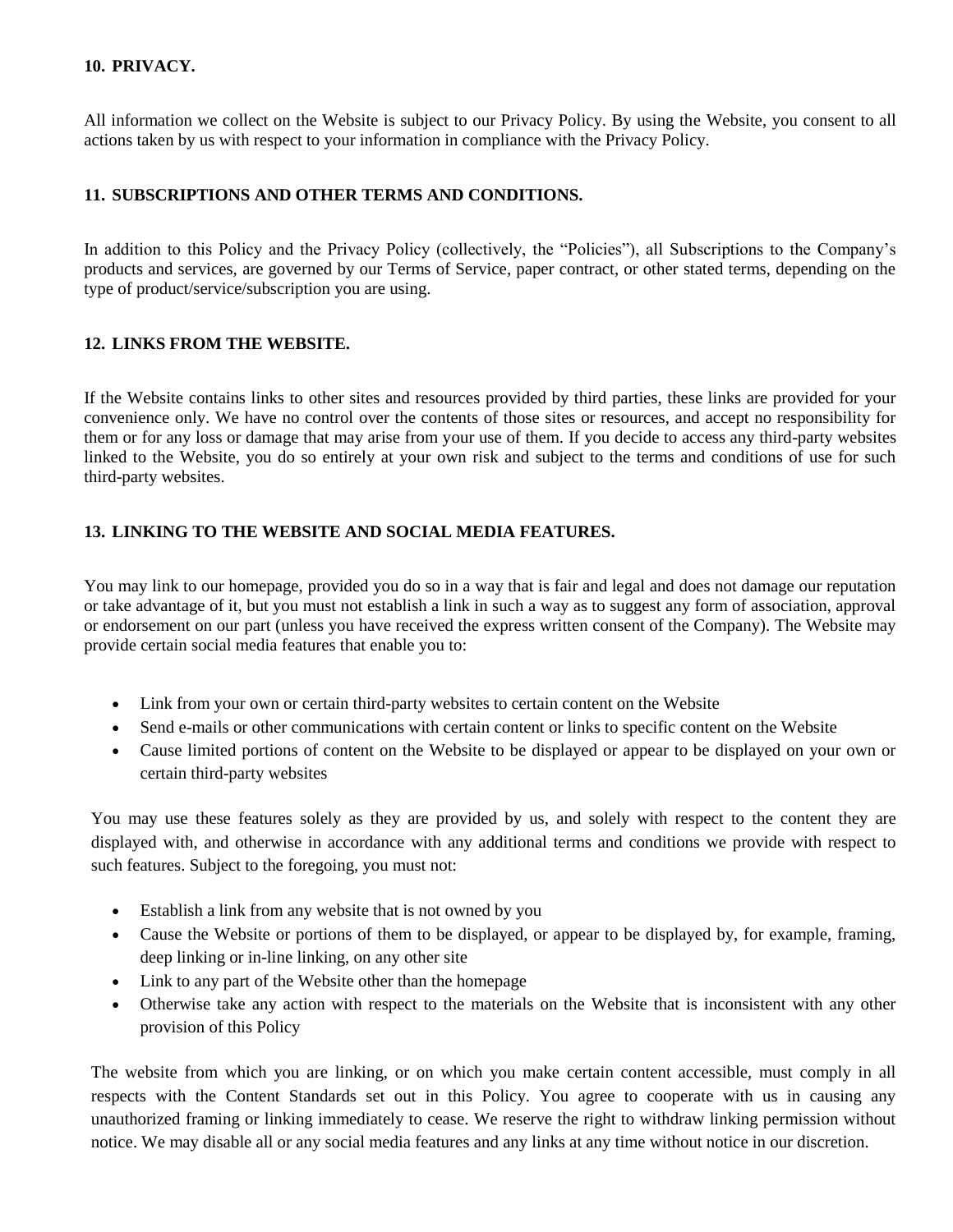**YOUR USE OF THE WEBSITE OR ITEMS OBTAINED THROUGH THE WEBSITE IS AT YOUR OWN RISK. THE WEBSITE IS PROVIDED ON AN "AS IS" AND "AS AVAILABLE" BASIS, WITHOUT ANY PROMISES OF ANY KIND, EITHER EXPRESS OR IMPLIED. NEITHER THE COMPANY NOR ANY PERSON ASSOCIATED WITH THE COMPANY MAKES ANY PROMISE, WARRANTY OR REPRESENTATION WITH RESPECT TO THE COMPLETENESS, SECURITY, RELIABILITY, QUALITY, ACCURACY OR AVAILABILITY OF THE WEBSITE. WITHOUT LIMITING THE FOREGOING, NEITHER THE COMPANY NOR ANYONE ASSOCIATED WITH THE COMPANY PROMISES, REPRESENTS OR WARRANTS THAT THE WEBSITE OR ITEMS OBTAINED THROUGH THE WEBSITE OR ANY PORTION THEREOF WILL BE ACCURATE, RELIABLE, ERROR-FREE OR UNINTERRUPTED, THAT DEFECTS WILL BE CORRECTED, THAT THE WEBSITE OR THE SERVER THAT MAKES THEM AVAILABLE ARE FREE OF VIRUSES OR OTHER HARMFUL COMPONENTS, OR THAT THE WEBSITE OR ITEMS OBTAINED THROUGH THE WEBSITE WILL OTHERWISE MEET YOUR NEEDS OR EXPECTATIONS. THE COMPANY HEREBY DISCLAIMS ALL WARRANTIES OF ANY KIND, WHETHER EXPRESS OR IMPLIED, STATUTORY OR OTHERWISE, INCLUDING BUT NOT LIMITED TO ANY WARRANTIES OF MERCHANTABILITY, NON-INFRINGEMENT AND FITNESS FOR PARTICULAR PURPOSE.**

#### **15. LIMITATION OF LIABILITY.**

**IN NO EVENT SHALL THE COMPANY, ITS LICENSORS, EMPLOYEES, AGENTS, OFFICERS OR DIRECTORS BE LIABLE TO YOU OR ANY THIRD-PARTY FOR ANY SPECIAL, PUNITIVE, INCIDENTAL, INDIRECT OR CONSEQUENTIAL DAMAGES OF ANY KIND, OR ANY DAMAGES WHATSOEVER, INCLUDING, WITHOUT LIMITATION, THOSE RESULTING FROM LOSS OF USE, LOSS OF DATA, OR LOSS OF PROFITS, WHETHER OR NOT WE HAVE BEEN ADVISED OF THE POSSIBILITY OF SUCH DAMAGES, AND ON ANY THEORY OF LIABILITY, ARISING OUT OF OR IN CONNECTION WITH THE USE OF THE WEBSITE OR OF ANY WEBSITE REFERENCED OR LINKED TO FROM OUR WEBSITE. YOU WILL BE RESPONSIBLE FOR ALL CLAIMS AND DAMAGES RESULTING FROM THE USE AND MISUSE OF THE WEBSITE BY YOU.**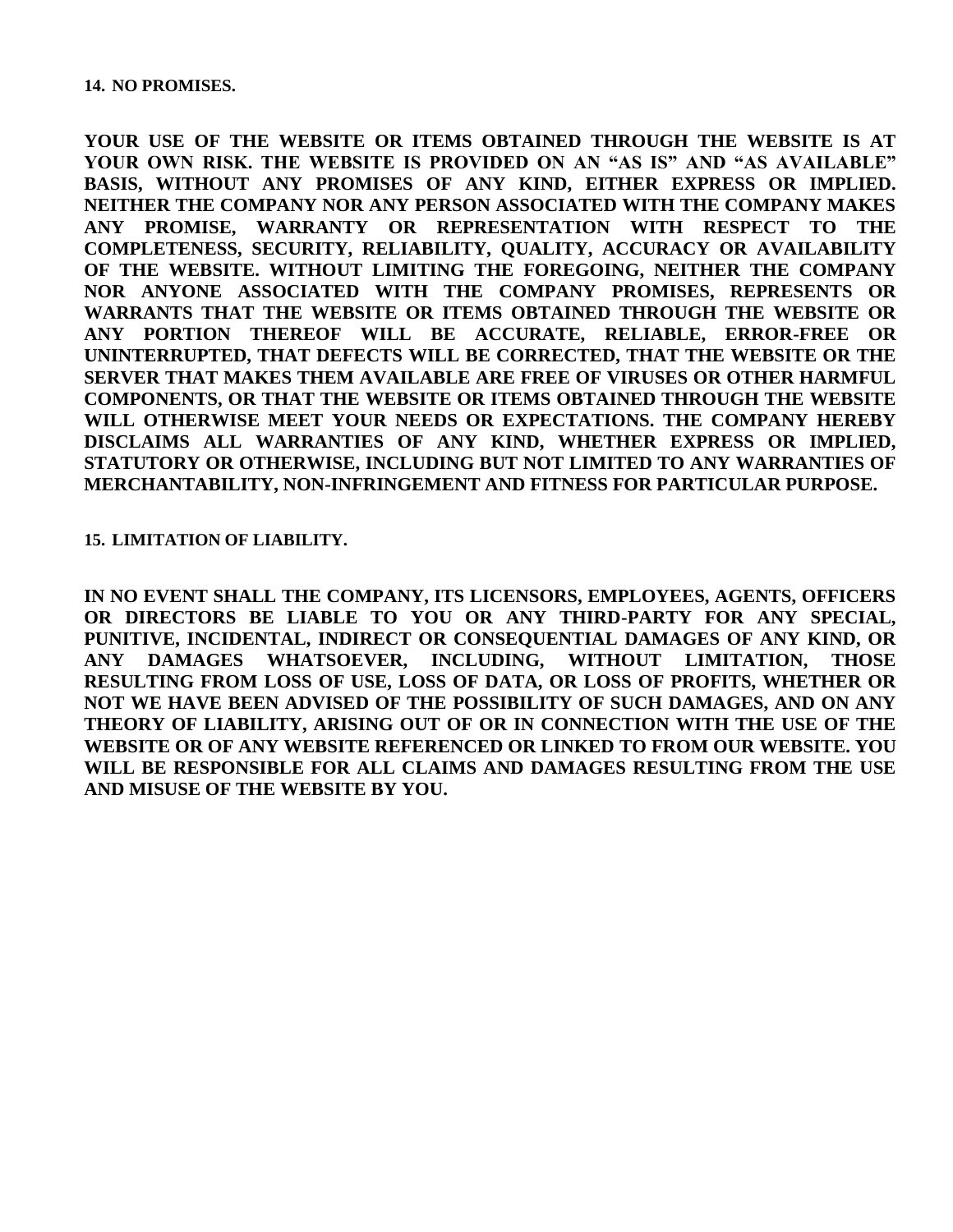#### **16. CHANGES.**

We reserve the right, in our sole discretion, to change the terms of this Policy at any time. Any changes are effective immediately upon posting to the Website. Your continued use of the Website constitutes your agreement to all such terms and conditions.

#### **17. EQUITABLE RELIEF.**

You acknowledge that a breach of any confidentiality or proprietary rights provision of this Policy may cause the Company irreparable damage, for which the award of damages would not be adequate compensation. Consequently, the Company may institute an action to enjoin you from any and all acts in violation of those provisions, which remedy shall be cumulative and not exclusive, and the Company may seek the entry of an injunction enjoining any breach or threatened breach of those provisions, in addition to any other relief to which the Company may be entitled at law or in equity.

#### **18. GOVERNING LAW AND VENUE.**

This Policy shall be construed and governed by the laws of the State of Texas, without regard to the principles of conflict of laws thereof. You agree and accept that any legal action or proceeding shall be brought in the State of Texas District Courts located in Dallas County, Texas, except for any copyright actions, which you agree and accept that such actions shall be brought in the United States District Court for the Northern District of Texas, Dallas Division, and you expressly waive any objection to personal jurisdiction, venue or forum non convenes. If you are a Website user in a member country of the European Economic Area (EEA) or European Union (EU)), this Policy and the relationship between you and us shall be governed by the laws of the EU/EEA member state in which you are domiciled.

**19. Void**

**.**

#### **20. SEVERABILITY.**

If any provision of this Policy is held by a court of competent jurisdiction to be contrary to law, such provision shall be changed and interpreted so as to best accomplish the objectives of the original provision to the fullest extent allowed by law and the remaining provisions of this Policy will remain in full force and effect.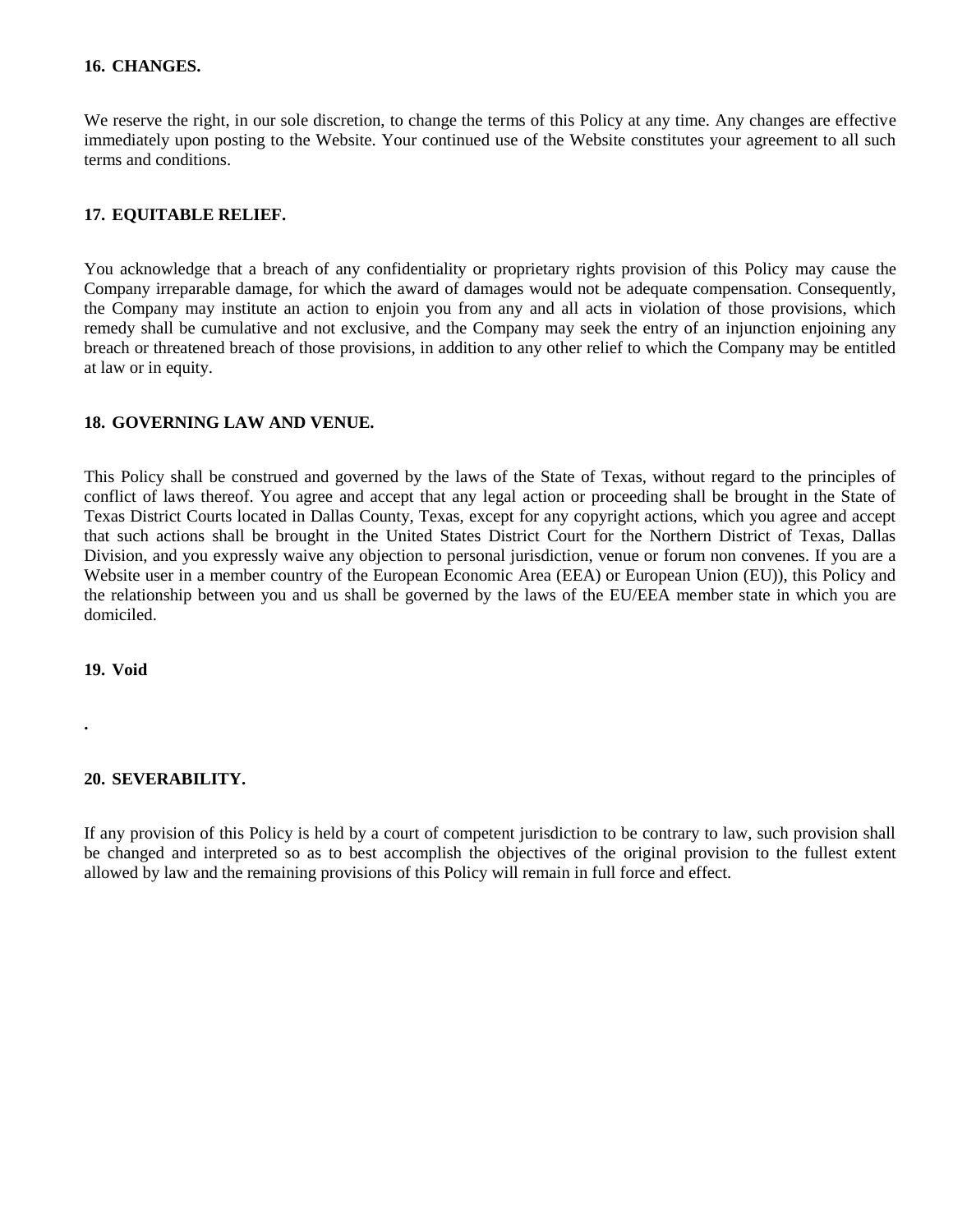#### **21. WAIVER AND AMENDMENT.**

If the Company fails to insist upon strict performance of your obligations under any of these terms and conditions, or if the Company fails to exercise any of the rights or remedies to which it is entitled under this Policy, this will not constitute a waiver of such rights or remedies and will not relieve you from compliance with such obligations. No waiver by the Company of any default will constitute a waiver of any subsequent default, and no waiver by the Company of any of these terms and conditions will be effective unless it is expressly stated to be a waiver and is communicated to you in writing.

#### **22. GEOGRAPHIC RESTRICTIONS.**

Software, functionality, and/or features (collectively, "Service Functionality"), that may be available on or through the Website from time-to-time, are subject to United States Export Controls. No Service Functionality from the Website may be downloaded or exported (i) into (or to a resident of) Iraq, Cuba, Libya, North Korea, Iran, Syria, or any other country which the United States has embargoed goods; or (ii) anyone on the United States Treasury Department's list of Specially Designated Nationals or the United States Commerce Department's Table of Deny Orders. By downloading or using any Service Functionality, you represent and warrant that you are not located in, under the control of, or a national or resident of any such country or on any such list. Although the Website may be accessible worldwide, we make no representation that materials on the Website are appropriate or available for use in locations outside the United States, and accessing them from territories where their contents are illegal, is prohibited. Those who choose to access the Website from other locations do so at their own initiative and are responsible for compliance with local laws. Any offer for any product, service, and/or information made in connection with the Services is void where prohibited.

#### **23. FUTURE BUSINESS TRANSACTIONS.**

As we continue to develop our business, we might undergo a change of ownership such as a merger and/or a sale of all or substantially all our stock or assets. In such transactions, user information generally is one of the transferred business assets, and by submitting any data or contributions (collectively, "Data") to us, you agree that such Data may be transferred to such parties in these circumstances. However, any party purchasing our assets will be subject to an obligation to maintain the integrity of your personally identifiable information.

#### **24. COMPLETE UNDERSTANDING.**

This Policy, together with the documents expressly referred to herein, constitutes the sole and entire agreement between you and the Company with respect to the Website and supersedes all prior and contemporaneous understandings, agreements, representations and warranties, both written and oral, with respect to the Website.

#### **25. YOUR COMMENTS AND CONCERNS.**

The Website is operated by Blackboxstocks, Inc. a Nevada corporation. If you have any questions, please contact us via email at [support@blackboxstocks.com](mailto:support@blackboxstocks.com)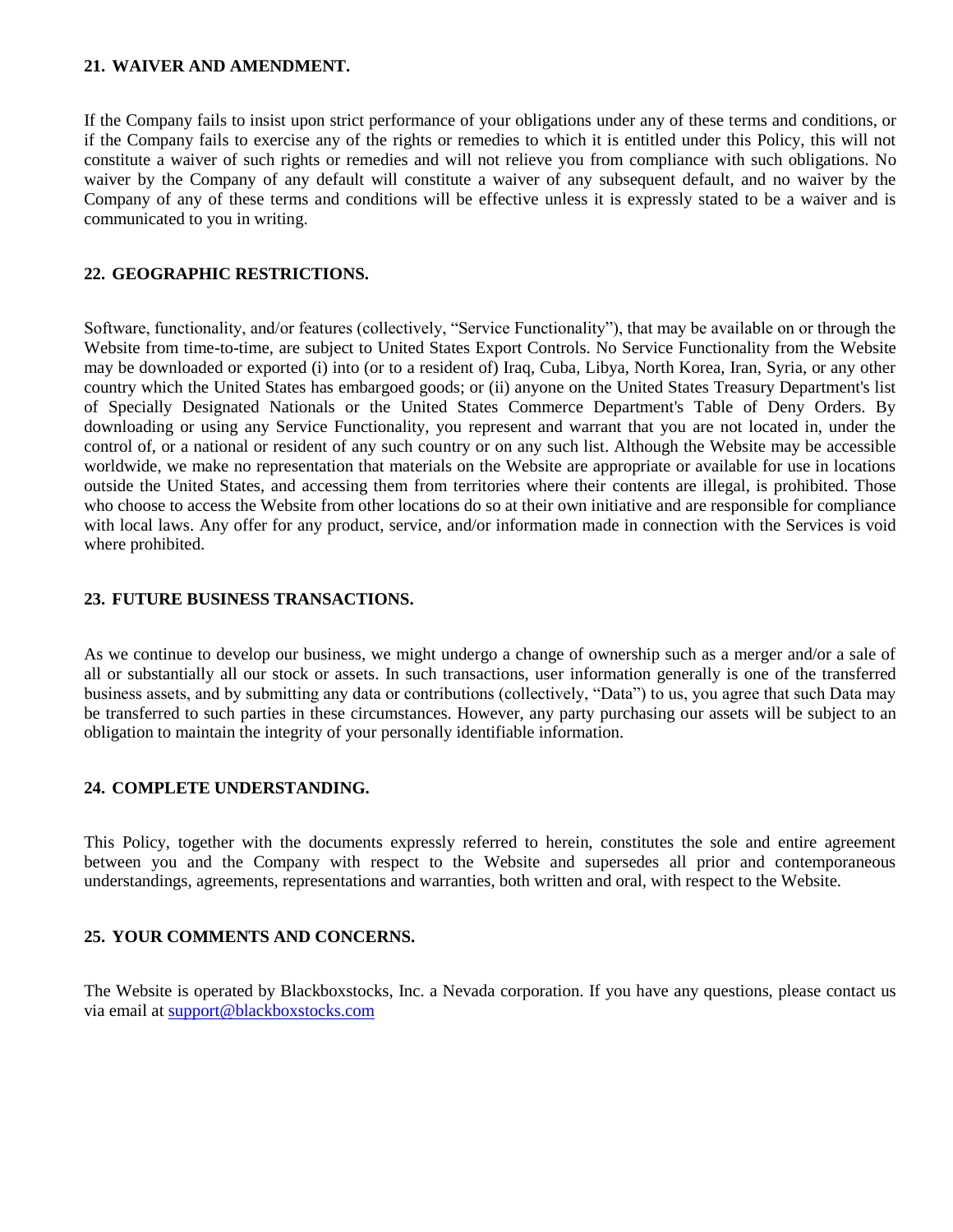# **Disclaimer Statement**

Blackboxstocks, Inc. is a publisher of publicly available content. You understand that no content published as part of the Blackboxstocks, Inc. website constitutes a recommendation that any particular investment, security, portfolio of securities, transaction or investment strategy is suitable for any specific person. You further understand and acknowledge that none of the creators or providers of our content or their affiliates will advise you personally concerning the nature, potential, value or suitability of any particular investment, security, portfolio of securities, transaction, investment strategy or other matter. Accordingly, do not attempt to contact them seeking personalized investment advice, which they cannot provide. To the extent any of the content published as part of the services provided by Blackboxstocks, Inc. may be deemed to be investment advice, such information is impersonal and not tailored to the investment needs of any specific person.

The services provided by Blackboxstocks, Inc. may contain opinions from time to time with regard to securities mentioned in using Blackboxstocks, Inc.'s proprietary system, and those opinions may be different from those obtained by using another source of information. Trading in securities (including, without limitation, stocks, options, ETFs and bonds) involves risk and volatility. Past results are not necessarily indicative of future performance. Neither Blackboxstocks, Inc. nor any of its data or content providers shall be liable for any errors or delays in the content, or for any actions taken in reliance thereon. In addition as markets change continuously, previously published information and data may not be current and should not be relied upon.

You understand that performance data is supplied by sources believed to be reliable, that the calculations therein are made using such data, and that such calculations are not guaranteed by these sources, the information providers, or any other person or entity, and may not be complete. Blackboxstocks, Inc. makes no representations regarding Third-Party Content, nor is Blackboxstocks, Inc. liable for Third-Party Content.

Before selling or buying any investment, You should consult with a qualified broker or other financial professional to verify pricing information. By using Blackboxstocks, Inc.'s website and Blackboxstocks, Inc.'s services when making securities decisions, you acknowledge that you have consulted with a qualified broker or other financial professional to verify pricing information and/or are qualified to do so on your own. Blackboxstocks, Inc. shall not be liable for any damages, as described below, for your usage of Blackboxstocks, Inc.'s website and/or services.

To the extent any of the information provided by Blackboxstocks, Inc.'s website and/or services involves a model portfolio or an actual portfolio of investments, as described below, such portfolio of investments is chosen by the author in accordance with their stated investment strategy. Your actual results may differ from results reported for the portfolio for many reasons, including, without limitation:

- performance results for the portfolio do not reflect actual trading commissions that you may incur;
- performance results for the portfolio do not account for the impact, if any, of certain market factors, such as lack of liquidity, that may affect your results;
- the investments chosen for the portfolio may be volatile, and server, delivery delays and other factors may cause the price you obtain to differ substantially from the price at the time of the alert;
- you may not have the capital to trade as frequently as the portfolio;
- the size and timing of a subscriber's purchase or sale of a stock may affect the price of the stock; and
- certain of our products may contain a model portfolio that provides investment ideas and/or provides information regarding investments.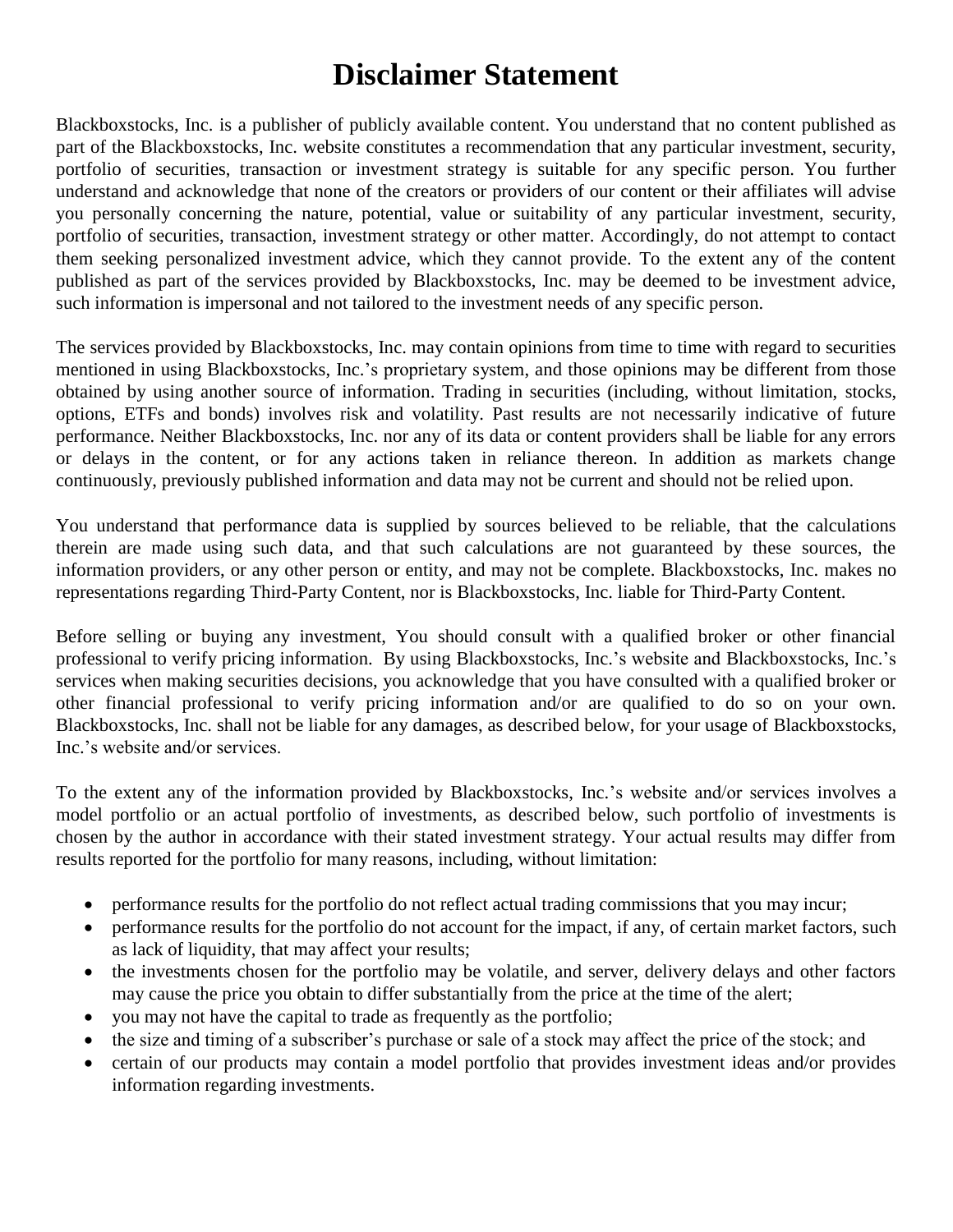**BLACKBOXSTOCKS, INC.'S WEBSITE AND/OR SERVICES ARE AVAILABLE FOR INFORMATIONAL PURPOSES ONLY. THE INFORMATION, RESEARCH, AND OPINIONS CONTAINED IN OUR PRODUCTS HAVE BEEN OBTAINED OR DERIVED FROM SOURCES BELIEVED TO BE RELIABLE, BUT WE CANNOT GUARANTEE ITS ACCURACY AND COMPLETENESS NOR THE OPINIONS BASED THEREON. YOU SHOULD NOT RELY SOLELY UPON THE RESEARCH HEREIN FOR PURPOSES OF TRANSACTING SECURITIES OR OTHER INVESTMENTS, AND YOU ARE ENCOURAGED TO CONDUCT YOUR OWN RESEARCH AND DUE DILIGENCE, AND TO SEEK THE ADVICE OF A QUALIFIED SECURITIES PROFESSIONAL BEFORE YOU MAKE ANY INVESTMENT. NONE OF THE INFORMATION CONTAINED IN OUR PRODUCTS CONSTITUTES, OR IS INTENDED TO CONSTITUTE A RECOMMENDATION BY US OF ANY PARTICULAR SECURITY OR TRADING STRATEGY OR A DETERMINATION BY US THAT ANY SECURITY OR TRADING STRATEGY IS SUITABLE FOR ANY SPECIFIC PERSON. INVESTING IN THE STOCKS CHOSEN IN ANY OF BLACKBOXSTOCKS, INC.' PRODUCTS IS RISKY AND SPECULATIVE. TRADING IN ANY SECURITY CAN RESULT IN IMMEDIATE AND SUBSTANTIAL LOSSES OF THE MONEY INVESTED. IT IS RECOMMENDED THAT YOU ONLY INVEST FUNDS THAT ARE NOT ALLOCATED FOR OTHER PURPOSES, SUCH AS RETIREMENT SAVINGS, STUDENT LOANS, MORTGAGES, EDUCATION, OR DEBT REDUCTION.**

**BY USING BLACKBOXSTOCKS, INC.'S WEBSITE AND BLACKBOXSTOCKS, INC.'S SERVICES, YOU ARE AGREEING TO EXPRESSLY RELEASE, INDEMNIFY, DEFEND AND HOLD HARMLESS THE BLACKBOXSTOCKS, INC. AND THEIR AFFILIATES AND THEIR RESPECTIVE SUCCESSORS, ASSIGNS, DIRECTORS, AGENTS AND EMPLOYEES (THE "BLACKBOXSTOCKS, INC. INDEMNITIES") FROM AND AGAINST ANY AND ALL LOSSES, DAMAGES, CLAIMS, LIABILITIES, PENALTIES, JUDGMENTS, SETTLEMENTS, LITIGATION, INVESTIGATIONS, COSTS OR EXPENSES INCLUDING, WITHOUT LIMITATION, THE FEES AND EXPENSES OF OUTSIDE COUNSEL AND EXPERTS AND THEIR STAFFS AND ALL EXPENSE OF DOCUMENT LOCATION, DUPLICATION AND SHIPMENT, HEREINAFTER REFERRED TO COLLECTIVELY "LOSSES" ARISING OUT OF OR IN CONNECTION WITH YOUR USE OF BLACKBOXSTOCKS, INC.'S WEBSITE AND BLACKBOXSTOCKS, INC.'S SERVICES. THE INDEMNITY OBLIGATIONS SET FORTH IN THIS SECTION SHALL SURVIVE THE CANCELATION OF YOUR USE OF TERMINATION OF BLACKBOXSTOCKS, INC.'S WEBSITE AND BLACKBOXSTOCKS, INC.'S SERVICES.**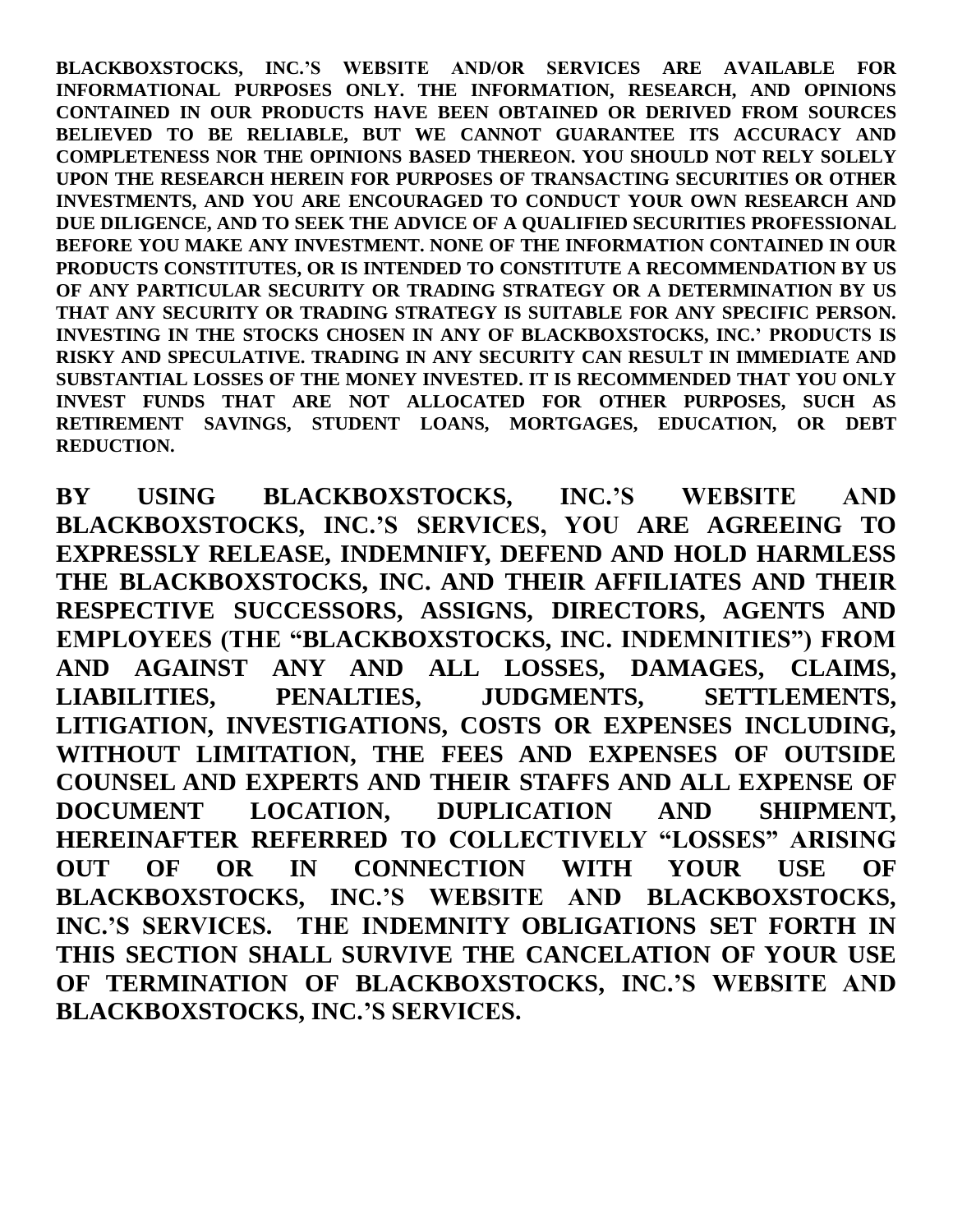# **END-USER SOFTWARE LICENSE AGREEMENT**

# PLEASE READ THIS AGREEMENT CAREFULLY.

THIS END USER LICENSE AGREEMENT ("AGREEMENT") IS BETWEEN Blackboxstock, Inc., a Nevada corporation (THE "COMPANY") AND THE PERSON WHO USES THE SOFTWARE, WHICH ACCOMPANIES THIS AGREEMENT (THE "USER"). THIS AGREEMENT GIVES THE USER THE RIGHT TO ACCESS AND USE THE COMPANY'S PRODUCTS AND SERVICES ("PRODUCTS") PURCHASED FROM THE COMPANY, ITS RESELLERS OR AGENTS PURSUANT TO A PURCHASE AGREEMENT, CONTRACT, SALES ORDER, INVOICE OR SIMILAR DOCUMENT ("PURCHASE CONTRACT"). THE COMPANY IS WILLING TO GRANT THE USER THE RIGHT TO ACCESS AND USE THE COMPANY'S PRODUCTS ONLY IF THE USER ACCEPTS ALL OF THE TERMS OF THIS AGREEMENT, AND PAYS OR HAS PAID THE COMPANY, ITS RESELLERS OR AGENTS, THE FULL PURCHASE PRICE (TO INCLUDE ALL APPLICABLE TAXES AND FEES) FOR USE OF THE LICENSE TO THE PRODUCTS PURCHASED.

BY CLICKING THE "I AGREE" BUTTON AND/OR ACCESSING THE PRODUCTS, THE USER ACKNOWLEDGES THAT THE USER HAS READ THIS AGREEMENT, UNDERSTANDS IT, AND AGREES TO BE BOUND BY IT. IF THE USER DOES NOT AGREE TO ALL OF THE TERMS IN THIS AGREEMENT, THE USER SHOULD NOT ACCESS OR OTHERWISE UTILIZE THE PRODUCTS BECAUSE NO LICENSE SHALL HAVE BEEN GRANTED THERETO.

# **1. LICENSE**

In consideration of the payment of the purchase price for the right to use the Company's Products, and the User's adherence to all provisions of this Agreement, the Company grants the User a commercial, nonexclusive, non-transferable license to access and use the Company's Products covered hereunder for the sole purpose of accessing the Products purchased under the Purchase Contract.

# **2. RESTRICTIONS**

The User may not use, copy, modify, or transfer the Products to others, in whole or in part, except as expressly provided in this Agreement. The Products contains trade secrets of the Company, and the User may not reverse engineer, disassemble, decompile, or translate the Products, or otherwise attempt to derive its source code or the source code through which the Products is accessed, or authorize any third-party to do any of the foregoing. The license granted hereunder is personal to the User, and any attempt by the User to transfer any of the rights, duties or obligations hereunder shall terminate this Agreement and be void. The User may not rent, lease, loan, resell, or distribute the Products or any part thereof in any way including, but not limited to, making the Products available to others via shared access to a single computer, a computer network, or by sharing access information, which includes the User's Username and Password.

## **3. OWNERSHIP**

The Company's Products are the property of the Company and its licensor(s), if any, and subject to applicable patent, copyright, trade secrets, trademarks and other proprietary rights. The Products are licensed, not sold, to the User for use only under the terms of this Agreement, and the Company reserves all rights not expressly granted to the User.

## **4. TERMINATION**

This Agreement will terminate immediately if the User breaches any term of this Agreement. Further, in the event of a termination or expiration of any agreement between the Company and a third-party content provider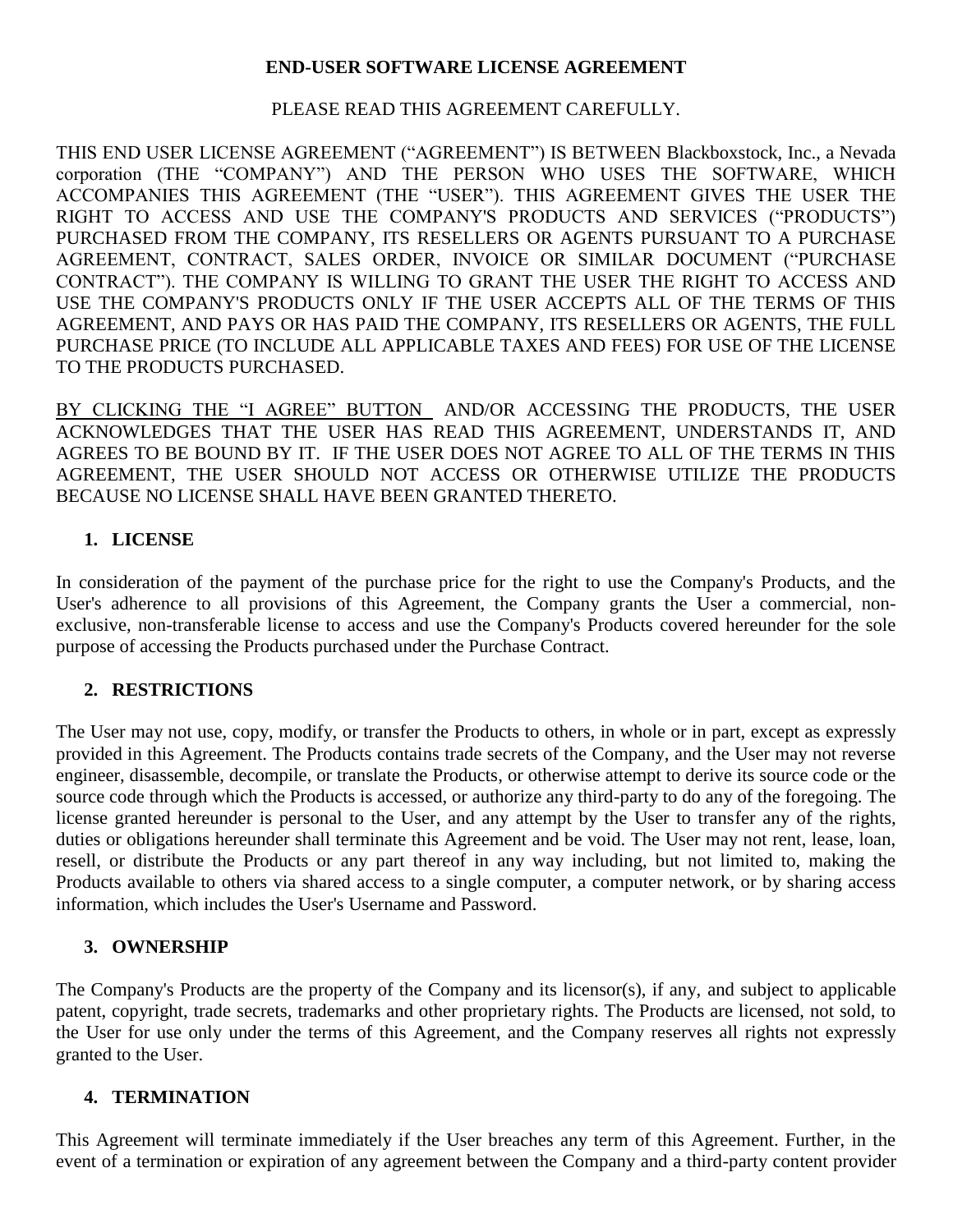or licensor of all or a part of the Products, the User's right to access and use the Products may also terminate or expire without prior notice to the User. The User may terminate this Agreement at any time by notifying the Company in writing. Upon receipt of notice of termination from the User, the license and the User's access to the Products shall cease. Upon termination, any refund to which the User may be entitled shall be determined in accordance with the terms of the applicable Purchase Contract.

# **5. CONTENT MAINTAINED BY THE COMPANY**

The User acknowledges and understands that: (a) the Company may, from time to time, elect to update the Products, but the Company does not warrant or guarantee that any Products or other information accessed through the Company's website(s) will be updated at any time during the term of this Agreement; and (b) the Company does not recommend, warrant or guarantee the use or performance of any third-party product or service described in the Products or elsewhere in the Company's website(s), nor is the Company responsible for malfunction of such products or services due to errors in the Products, the User's negligence or otherwise. The User agrees to seek additional information on any third-party product or service from the respective third party. The User covenants that it will use the Products only for its intended use.

# **6. NO PROMISES.**

**YOUR USE OF THE WEBSITE OR ITEMS OBTAINED THROUGH THE WEBSITE IS AT YOUR OWN RISK. THE WEBSITE IS PROVIDED ON AN "AS IS" AND "AS AVAILABLE" BASIS, WITHOUT ANY PROMISES OF ANY KIND, EITHER EXPRESS OR IMPLIED. NEITHER THE COMPANY NOR ANY PERSON ASSOCIATED WITH THE COMPANY MAKES ANY PROMISE, WARRANTY OR REPRESENTATION WITH RESPECT TO THE COMPLETENESS, SECURITY, RELIABILITY, QUALITY, ACCURACY OR AVAILABILITY OF THE WEBSITE. WITHOUT LIMITING THE FOREGOING, NEITHER THE COMPANY NOR ANYONE ASSOCIATED WITH THE COMPANY PROMISES, REPRESENTS OR WARRANTS THAT THE WEBSITE OR ITEMS OBTAINED THROUGH THE WEBSITE OR ANY PORTION THEREOF WILL BE ACCURATE, RELIABLE, ERROR-FREE OR UNINTERRUPTED, THAT DEFECTS WILL BE CORRECTED, THAT THE WEBSITE OR THE SERVER THAT MAKES THEM AVAILABLE ARE FREE OF VIRUSES OR OTHER HARMFUL COMPONENTS, OR THAT THE WEBSITE OR ITEMS OBTAINED THROUGH THE WEBSITE WILL OTHERWISE MEET YOUR NEEDS OR EXPECTATIONS. THE COMPANY HEREBY DISCLAIMS ALL WARRANTIES OF ANY KIND, WHETHER EXPRESS OR IMPLIED, STATUTORY OR OTHERWISE, INCLUDING BUT NOT LIMITED TO ANY WARRANTIES OF MERCHANTABILITY, NON-INFRINGEMENT AND FITNESS FOR PARTICULAR PURPOSE.**

# **7. LIMITATION OF LIABILITY.**

**IN NO EVENT SHALL THE COMPANY, ITS LICENSORS, EMPLOYEES, AGENTS, OFFICERS OR DIRECTORS BE LIABLE TO YOU OR ANY THIRD-PARTY FOR ANY SPECIAL, PUNITIVE, INCIDENTAL, INDIRECT OR CONSEQUENTIAL DAMAGES OF ANY KIND, OR ANY DAMAGES WHATSOEVER, INCLUDING, WITHOUT LIMITATION, THOSE RESULTING FROM LOSS OF USE, LOSS OF DATA, OR LOSS OF PROFITS, WHETHER OR NOT WE HAVE BEEN ADVISED OF THE POSSIBILITY OF SUCH DAMAGES, AND ON ANY THEORY OF LIABILITY, ARISING OUT OF OR IN CONNECTION WITH THE USE OF THE WEBSITE OR OF ANY WEBSITE REFERENCED OR LINKED TO FROM OUR WEBSITE. YOU WILL BE RESPONSIBLE FOR ALL CLAIMS AND DAMAGES RESULTING FROM THE USE AND MISUSE OF THE WEBSITE BY YOU.**

# **8. EXPORT LAW**

The Company's Products are subject to U.S. export control laws and may be subject to export or import regulations in other countries. Unless in compliance with applicable law and specifically authorized in writing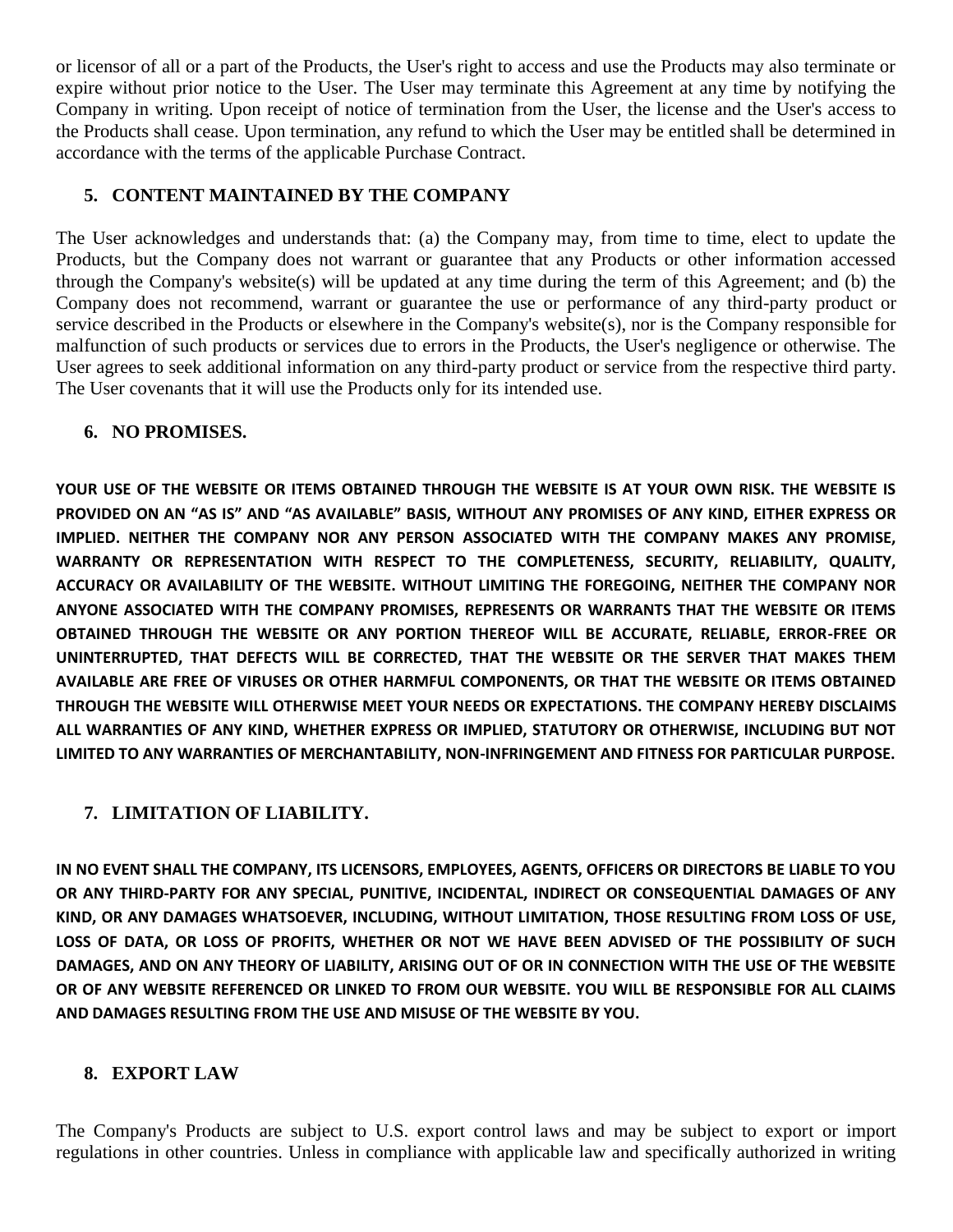by the Company prior to any Product access, the User shall not export the Products under any circumstances whatsoever. In any case, the User will indemnify and hold the Company harmless from any and all claims, losses, liabilities, damages, fines, penalties, costs and expenses (including reasonable attorney's fees) arising from, or relating to, any breach by the User of the User's obligations under this section.

# **9. GOVERNING LAW, ARBITRATION, JURISDICTION AND VENUE**

This Agreement shall for all purposes be governed by and interpreted in accordance with the laws of the State of Texas. Any controversy, claim or dispute arising out of or relating to this Agreement, shall be settled solely and exclusively by binding arbitration in Dallas, Texas. Such arbitration shall be conducted in accordance with the then prevailing commercial arbitration rules of the American Arbitration Association ("AAA"), with the following exceptions if in conflict: (a) one arbitrator shall be chosen by AAA; (b) each party to the arbitration will pay its pro rata share of the expenses and fees of the arbitrator, together with other expenses of the arbitration incurred or approved by the arbitrator; and (c) arbitration may proceed in the absence of any party if written notice (pursuant to the AAA's rules and regulations) of the proceedings has been given to such party. Each party shall bear its own attorney's fees and expenses. The parties agree to abide by all decisions and awards rendered in such proceedings. Such decisions and awards rendered by the arbitrator shall be final and conclusive. All such controversies, claims or disputes shall be settled in this manner in lieu of any action at law or equity; provided however, that nothing in this subsection shall be construed as precluding the bringing an action for injunctive relief or other equitable relief. The arbitrator shall not have the right to award punitive damages or speculative damages to either party and shall not have the power to amend this Agreement. The arbitrator shall be required to follow applicable law. IF FOR ANY REASON THIS ARBITRATION CLAUSE BECOMES NOT APPLICABLE, THEN EACH PARTY, TO THE FULLEST EXTENT PERMITTED BY APPLICABLE LAW, HEREBY IRREVOCABLY WAIVES ALL RIGHT TO TRIAL BY JURY AS TO ANY ISSUE RELATING HERETO IN ANY ACTION, PROCEEDING, OR COUNTERCLAIM ARISING OUT OF OR RELATING TO THIS AGREEMENT OR ANY OTHER MATTER INVOLVING THE PARTIES HERETO.

# **10. ATTORNEY FEES**

If any legal action or proceeding is brought for the enforcement of this Agreement or arises from the alleged breach, dispute, default or misrepresentation in connection with any of the provisions of this Agreement, the prevailing party or parties shall be entitled to recover reasonable attorney's fees and other costs incurred as a result of such legal action or proceeding.

# **11. WAIVER**

No failure to enforce any term of this Agreement shall constitute a waiver of such term in the future unless such waiver so provides by its terms.

# **12. ASSIGNMENT**

Neither this Agreement nor any of the User's rights or obligations hereunder may be assigned by the User in whole or in part without the prior written approval of the Company. Any other attempted assignment shall be null and void.

# **13. SEVERABILITY**

If any part of this Agreement is for any reason found to be invalid, illegal or unenforceable, the validity, legality and enforceability of the remaining provisions of this Agreement shall not be affected and same shall remain in effect.